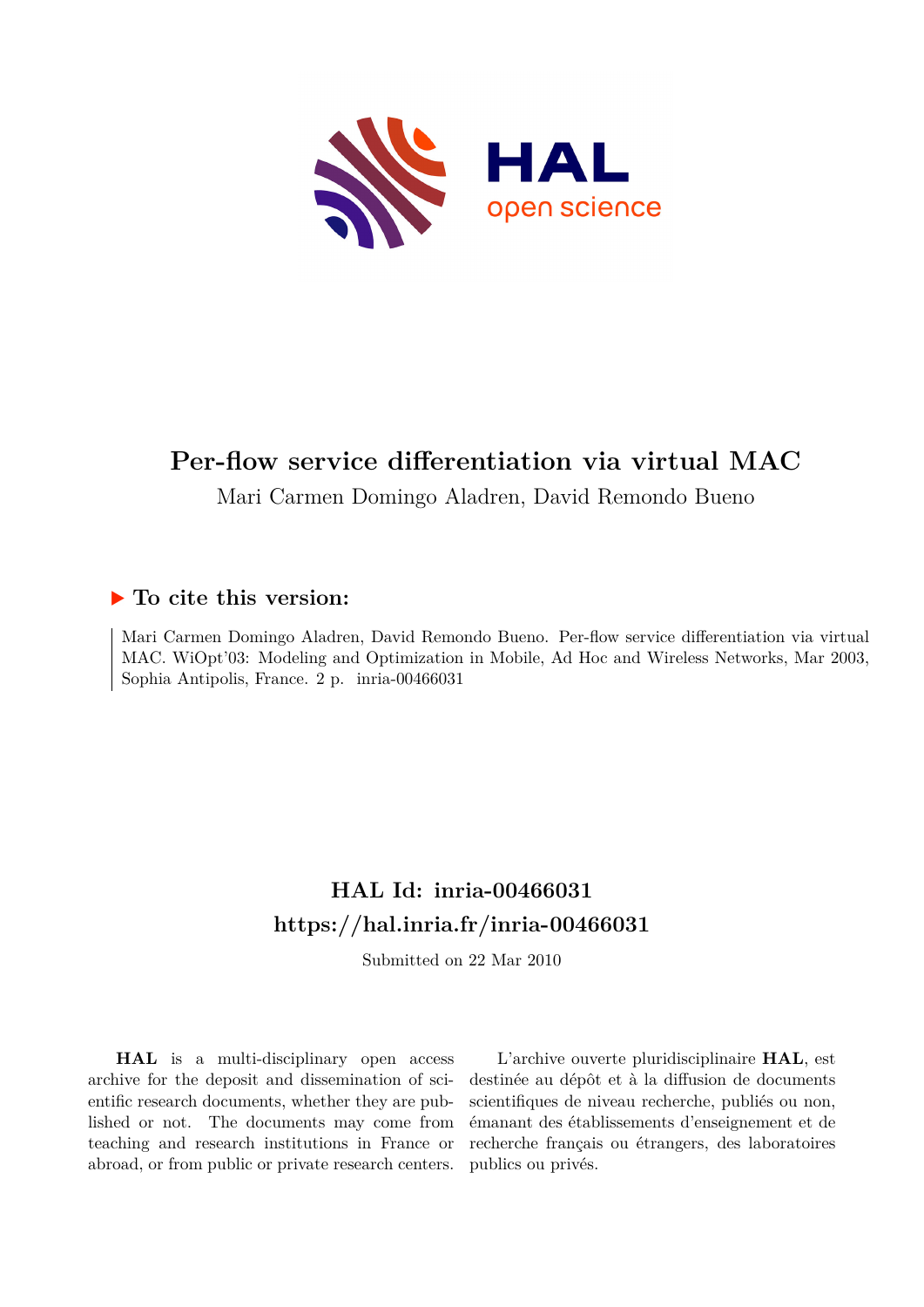# **Per-Flow Service Differentiation via Virtual MAC**

**Mari Carmen DOMINGO ALADRÉN and David REMONDO BUENO** 

Telematics Engineering Department, Catalonia University of Technology (UPC)

Av del Canal Olímpic s/n. Castelldefels. 08860 Barcelona, Spain

Tel. +34 93 413 7051/7053 E-mail: {cdomingo,remondo}@mat.upc.es

### **ABSTRACT**

*The support of quality of service in IEEE 802.11 requires adequate service differentiation. A distributed algorithm named Virtual Source can be used to monitor the channel passively and estimate parameters related to the quality of service. In this way the optimal packet rate and packet size for a concrete application can be chosen so that the delay and delay variance is minimal and thus it can be decided to establish or not a session. If these algorithms combine their functioning with the use of perflow differentiation, the differentiation effect between priority classes will be enhanced.* 

### **1. Introduction**

The preferred means of communication will soon be wireless [1]. For this reason, wireless communications must be prepared to offer multimedia applications, where Quality of Service (QoS) parameters such as bandwidth, drop rate, delay and jitter are involved.

QoS support is particularly difficult in wireless environments because bandwidth is scarce and wireless links have variable characteristics. To deal with these problems many modifications have been proposed to enhance the QoS support in the IEEE 802.11 standard.

This paper is organized as follows. The second section describes the functioning of the IEEE 802.11 DCF protocol. In Section 3 we introduce some service differentiation methods in literature. In Section 4 we explain the concept of per-flow differentiation. In Section 5 we present the Virtual Source algorithm, which estimates the service quality level that can be achieved in the medium. The sixth section shows the advantages of using per-flow differentiation combined with the Virtual Source algorithm to enhance service differentiation. Finally, Section 7 concludes this paper.

### **2. The IEEE 802.11 DCF protocol**

The basic scheme for DCF is the Carrier Sense Multiple Access with Collision Avoidance (CSMA/CA) [2]. When a station wants to send a packet, it must first sense the medium. If the channel is sensed idle for a time interval equal or greater than a Distributed Inter-Frame Space (DIFS), then the station can send the packet; otherwise the station waits a random time after the channel being idle for DIFS, named the backoff time, and then it sends the packet. The backoff time interval can be computed as follows:

 $T_{\text{backoff}}$ =Rand $(0, CW)^*T_{\text{slot}}$ ,

where  $T_{slot}$  represents the time slot selected by the physical layer. This formula means that the node chooses a backoff time equal to a random number of time slots between 0 and a contention window CW. The backoff interval is used to initialize a backoff timer; which will be decreased for each station while the medium is idle and will be frozen when the transmission from another station is detected. If the medium remains idle for a period greater than DIFS, the backoff timer is periodically decremented by one for every time slot. When the backoff timer expires the station accesses immediately the medium. It can happen that two or more stations start transmission at the same time slot and so a collision occurs.

 To reduce the probability of consecutive collisions, the CW is doubled after each unsuccessful transmission attempt until a maximum value  $(CW_{max})$  is reached. After a successful transmission, the CW is reset to  $CW_{min}$ .

The hidden terminal effect can be reduced through the use of RTS-CTS handshake packets [2].

#### **3. Service differentiation mechanisms**

Several authors have proposed modifications of the IEEE 802.11 DCF that introduce service differentiation.

The DENG scheme [3] is a modified CSMA/CA protocol that assigns different Inter-Frame Spaces (IFSs) and backoff windows to four different priority levels.

The IEEE 802.11e or Enhanced DCF [4] provides differentiated DCF access to the medium for eight prioritized traffic categories. Each category has a different minimum contention window value  $(CW_{min})$  to assure service differentiation. Besides, the different traffic classes use different IFSs named Arbitration Inter-Frame Spaces (AIFSs), where the DIFS plus some (possibly zero) time slots are added.

The Adaptative Enhanced DCF (AEDCF) [5] is a modification and improvement of the EDCF protocol that aims at establishing different priority classes to access to the wireless medium. After a successful transmission, the EDCF mechanism resets the contention window of the class *i* to  $CW_{min}[i]$ . It would be better to update the value of CW more slowly. AEDCF ensures different priorities by adjusting the size of the Contention Window (CW) of each traffic class accordingly to applications requirements and network conditions.

In the Distributed Fair Scheduling (DFS) scheme fair queuing is applied to the wireless domain [6].

Blackburst [7] is a distributed scheme whose main goal is to minimize the delay for real-time traffic.

#### **4. Per-flow differentiation**

In the described methods the differentiation effect in the MAC layer is not very good because packets are put in the same queue in a node, with independence of their priority [8]. In this situation a packet with lower priority accesses the medium before another packet with higher priority that has arrived to the same node later only because the first one has been put in the queue before. For this reason a station could be contending to access the medium using contention rules that correspond to a packet with lower priority even if it holds packets with higher priority that should access the medium sooner.

Therefore it would be better to use a different queue for each priority in the same node. In this way we can